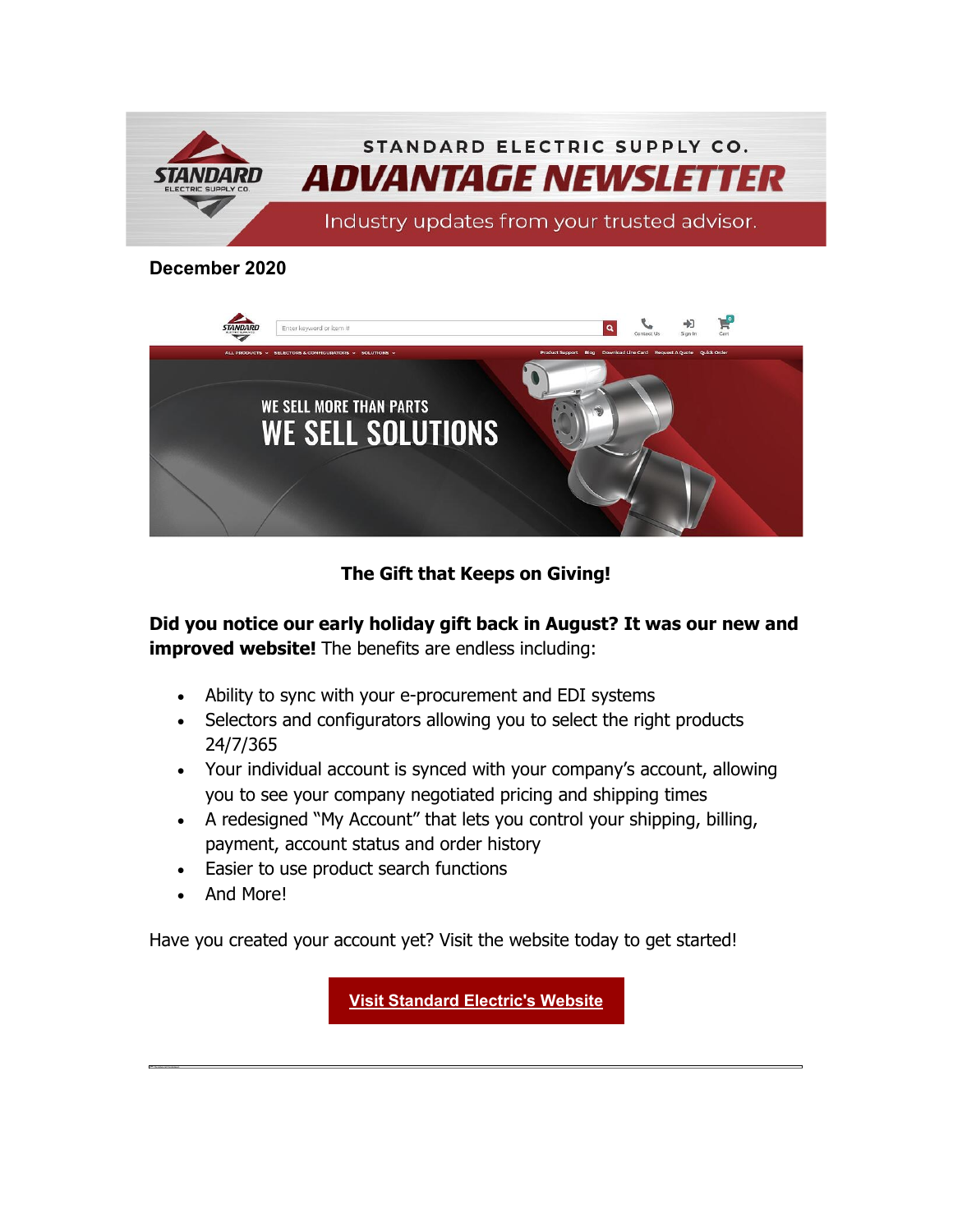

**MAH**CABLE

## **Simplify Cable Management with Belden Industrial RevConnect**

Designed to overcome the difficulties of field terminating ethernet cables RJ45 connectors, Belden's Industrial REVConnect solution is an efficient and easy-to-use cable management system.

**[Continue Reading...](https://nam04.safelinks.protection.outlook.com/?url=https%3A%2F%2Finfo.standardelectricsupply.com%2Fe2t%2Ftc%2FVXhms17tBYSMW6sKxDh4CDNm4W91lZlN4kT6DLN9fbG8k5nxG7V3Zsc37Cg-HPVzyjDG6KsT8tW5JHNgt1pZh2FN6TvWvKDvhl4F6fHHXrg6F3W1jTn0b818QGKT_MS6283YFsV_VyNh5_LmZcW5VpkJV52fqCQW1zVXHZ5Mwg5LW7VDBKb2DlT7QN98Nyh19StpQW71mm_62H9hF6N7GFXDVRK5LcW9kVHhX4ftFQTW4FxpH_5_yF3hW3rqBth4vQ6pwW7Z-VHp1-z9KkW40g2Cb4nHqSBW28NTgF4WsmbXV3S2lS4-Y6YtW5vS2sZ5JftTGVPjqd955VcfFW96chdC744sMkW5KdLz64hHT-vN8HJHHPRqK2TW3VsKPm4S2Cj0VvzKBc3s7lSlW3cxMT43sJwYbW6S4dHJ7R44hKN73rcsS7MBlCW5QtGsF7lM4FnW9dGX-d7nf87v3p3G1&data=04%7C01%7Cdgebelein%40standardelectricsupply.com%7C999503ea98f14904700d08d8a5bd41eb%7C4b02a9df33c0464e84121b8c3bcfec3c%7C0%7C0%7C637441579573152373%7CUnknown%7CTWFpbGZsb3d8eyJWIjoiMC4wLjAwMDAiLCJQIjoiV2luMzIiLCJBTiI6Ik1haWwiLCJXVCI6Mn0%3D%7C1000&sdata=3PmRh7k0Q7udJt20nJ3x6s0fe7L%2F11gzOkem5dA6mCI%3D&reserved=0)**

## **BradyJet J1000 Industrial Printer: So Simple It's Second Nature**

Marking electrical components is an intricate process, streamlining your efforts means you'll reap greater productivity. Get there with the BradyJet J1000 Industrial Printer. **[Continue Reading...](https://nam04.safelinks.protection.outlook.com/?url=https%3A%2F%2Finfo.standardelectricsupply.com%2Fe2t%2Ftc%2FVXhms17tBYSMW6sKxDh4CDNm4W91lZlN4kT6DLN9fbG8k5nxG7V3Zsc37CgXbrW4rZzlN3HxDR_W4Lprch3knNhjW6nYdlf3Rtd8WW8dT2gx3wqPPCW62JNMw6S2lw3N2k7S6Sp25cPW4C8sKk6Yc8VfW8H7MFh2LjXQHW9hJBPd367rhhN3D2s_qk2lqrW8pwKj02YxnKmW3-83hd3Cbp_VW7yt6Br8HMkH_W5kl1t-7K0JZRW5fsNqW6f7VP-W6B4wHn33G_FyW2y_hv-8fl5CYW3FHT9g81wWwHW4JdcNN3Wn6yPVJKSvg7zS72mW4L8S9f3nPrLJVBnxMq81NqHSW16H90L5H23H1W272cM77Zdt83W41WDcZ5qbFn2W24lgY31cQ_N1W1DVJcb24-3XCW9738dk33XlhQW6rL3qs44x8rgW4gx8tl1hM4wtW4py1yh1x5GpmW4chDBB1qPzTt3pqj1&data=04%7C01%7Cdgebelein%40standardelectricsupply.com%7C999503ea98f14904700d08d8a5bd41eb%7C4b02a9df33c0464e84121b8c3bcfec3c%7C0%7C0%7C637441579573152373%7CUnknown%7CTWFpbGZsb3d8eyJWIjoiMC4wLjAwMDAiLCJQIjoiV2luMzIiLCJBTiI6Ik1haWwiLCJXVCI6Mn0%3D%7C1000&sdata=J3by4JS9zDonG9zNRRl291MbFiFi7nvd54mhZIy2tZc%3D&reserved=0)**





# **FactoryStudio powered by FrameworX: The Affordable Platform with Limitless Possibilities**

FactoryStudio powered by FrameworX was designed with a series of building blocks allowing the program to be customized for to your needs. The release of version 9.1 builds upon FrameworX powerful, open, flexible, affordable, and secure platform. **[Continue Reading...](https://nam04.safelinks.protection.outlook.com/?url=https%3A%2F%2Finfo.standardelectricsupply.com%2Fe2t%2Ftc%2FVXhms17tBYSMW6sKxDh4CDNm4W91lZlN4kT6DLN9fbG8D5nxGrV3Zsc37CgZSMW5NVPhv7qJ3T1W15Rz4H1xC4yhN1Tp5ht31v-3W4XR3Y03f1p4JW1nVkxS7zjCQLW5HV3yH68bGvlW18K3wZ22jSchW4FSt0w16R3m6W4L5Q8_83LdPyN7mJ6X7qdSJhW4N982d5VMBk4N6pBWgbyZ57JW7pcQLs80yx0qVwQkHb8K83HYW8H5tSl6KWCdtW3D7rP32NDBC3W1WDCF66CLfXCV_YhL54cGyfNN3HB-tJjyBGQW2H5nfg8YWzlnW1GSNLB3BZlsXW6snHBm4C6Ph2W1mg9lS7TYrNgW4THv3d49KVfXW2LX-t12PkdS0W7XB23F4pg3gBW5wcNjN4NB7FXW25LDQS1J4YpLW80ZDMh92t56tW1YfTM89591RTW4NHXD07Jftx7W8t3xXX45mFX3W2NqD5h75W6BSW1N3r4T2kX3zq33tn1&data=04%7C01%7Cdgebelein%40standardelectricsupply.com%7C999503ea98f14904700d08d8a5bd41eb%7C4b02a9df33c0464e84121b8c3bcfec3c%7C0%7C0%7C637441579573172353%7CUnknown%7CTWFpbGZsb3d8eyJWIjoiMC4wLjAwMDAiLCJQIjoiV2luMzIiLCJBTiI6Ik1haWwiLCJXVCI6Mn0%3D%7C1000&sdata=VUsZ1UZ6qIlb6BXy0pjyOdz4ZGZf37E%2FFs6kwWAp0kI%3D&reserved=0)**